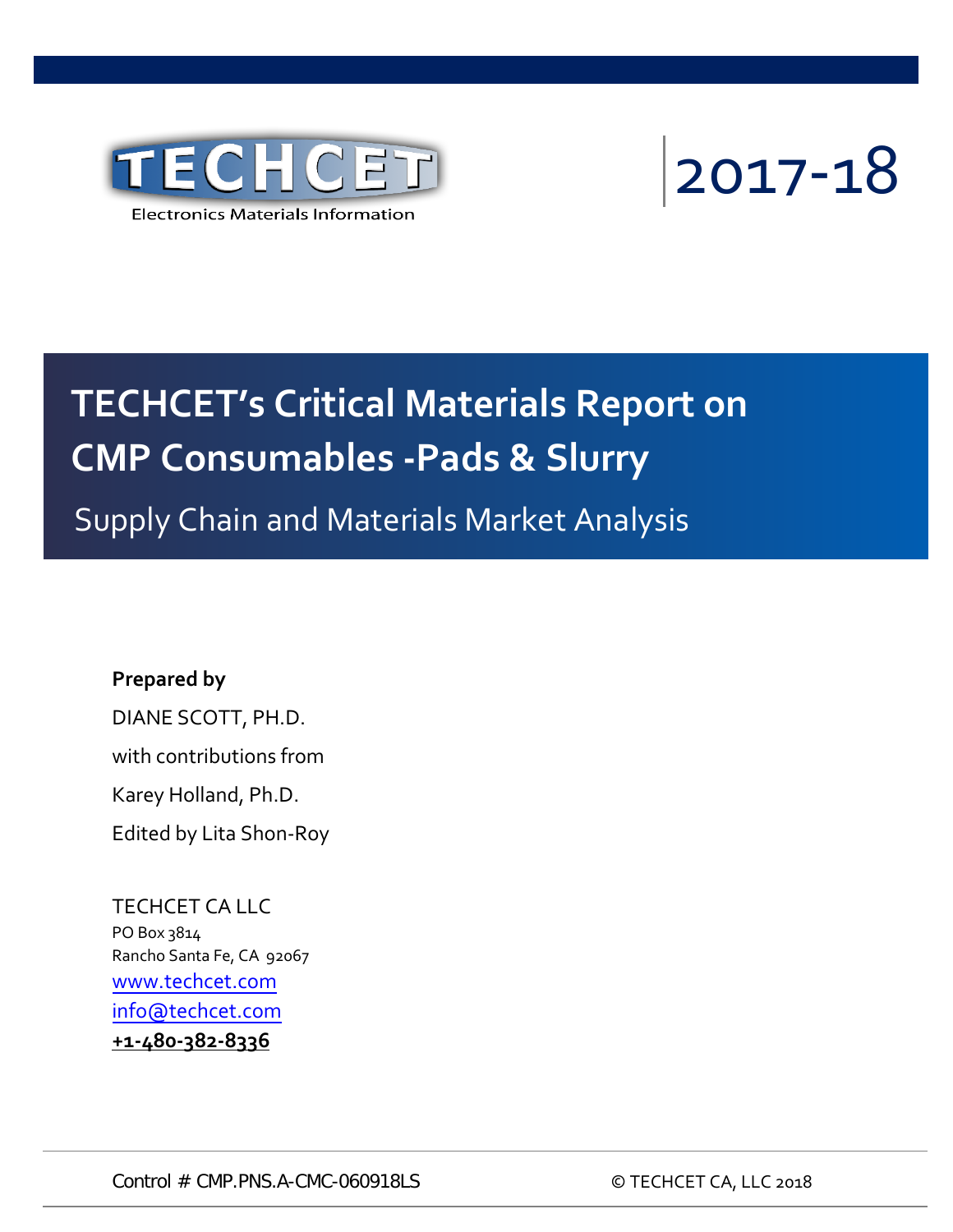#### **ACKNOWLEDGEMENTS**

Thank you to all who provided input for this year's report. Most of those that participated wish to remain anonymous. They included all major channel suppliers in addition to larger end users. Other information for this report was gleaned from industry conferences, technical experts and literature in the public domain.

#### **RESEARCH METHODOLOGY**

TECHCET employs subject matter experts having first-hand experience within the industries which they analyze. Most of TECHCET's analysts have over 25 years of direct and relevant experience in their field. Our analysts survey the commercial and technical staff of IC manufacturers and their suppliers and conduct extensive research of literature and commerce statistics to ascertain the current and future market environment and global supply risks. Combining this data with TECHCET's proprietary, quantitative wafer forecast results in a viable long-term market forecast for a variety of process materials.

#### **READERS' NOTE**

This report represents the interpretation and analysis of information generally available to the public or released by responsible agencies or individuals. Data was obtained from sources considered reliable. However, accuracy or completeness is not guaranteed.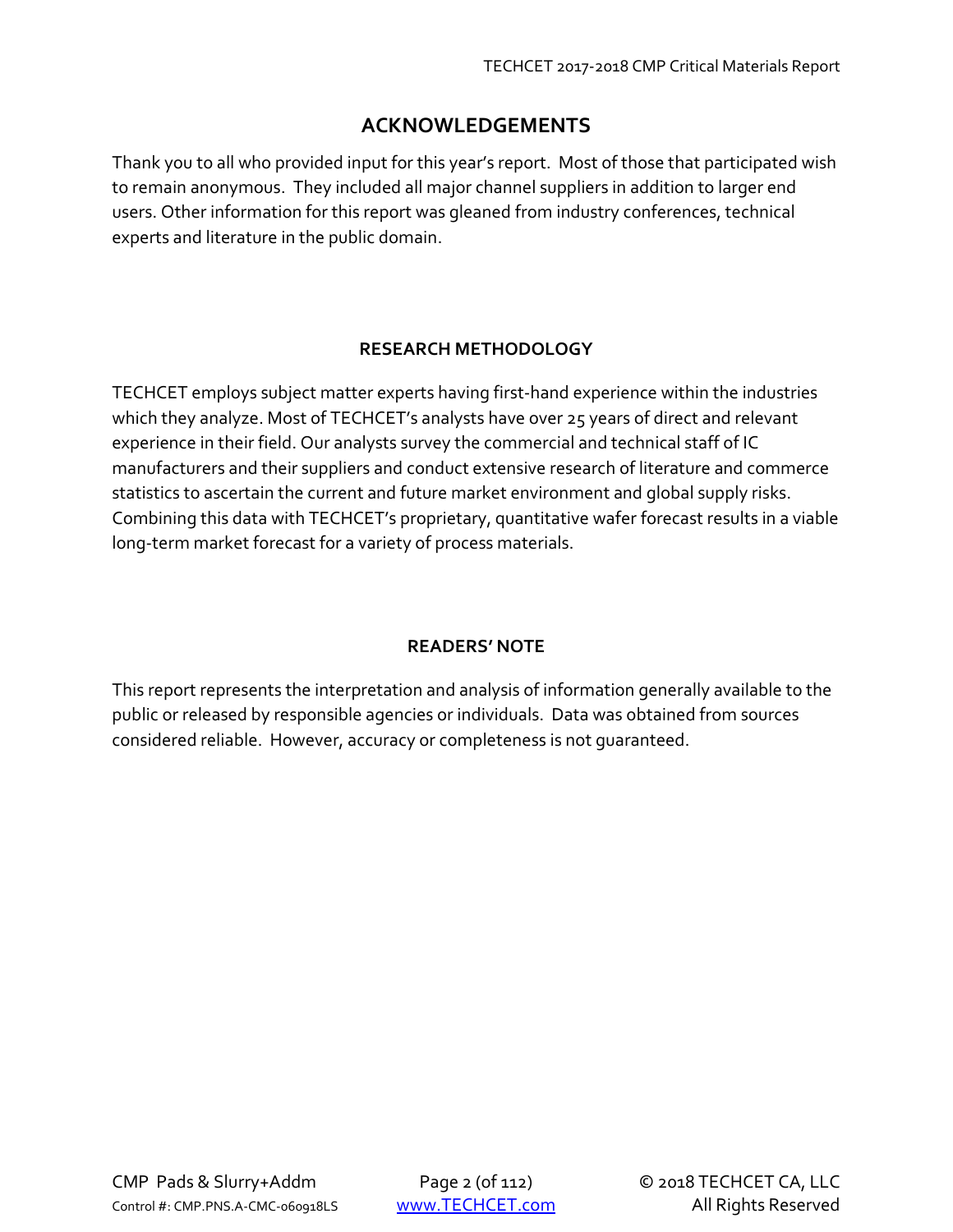## **Table of Contents**

|       |                |  | Page # |  |
|-------|----------------|--|--------|--|
| 1.    |                |  |        |  |
| 2.    |                |  |        |  |
|       | 3.1            |  |        |  |
|       | 3.2            |  |        |  |
| $3 -$ |                |  |        |  |
| $3 -$ |                |  |        |  |
|       | 3.3            |  |        |  |
|       | 3.4            |  |        |  |
|       | 3.5            |  |        |  |
|       |                |  |        |  |
| 4.    | 4.1            |  |        |  |
|       |                |  |        |  |
|       | 4.2            |  |        |  |
|       | 4.3.1<br>4.3.2 |  |        |  |
|       | 4.3.3          |  |        |  |
|       | 4.3            |  |        |  |
|       | 4.3.4          |  |        |  |
|       | 4.3.5          |  |        |  |
|       | 4.3.6          |  |        |  |
|       | 4.3.7          |  |        |  |
|       | 4.3.8          |  |        |  |
|       | 4.3.9          |  |        |  |
|       | 4.3.10         |  |        |  |
|       | 4.3.11         |  |        |  |
|       | 4.4            |  |        |  |
|       | 4.5            |  |        |  |
|       | 4.6            |  |        |  |
|       | 4.7            |  |        |  |
|       | 4.8            |  |        |  |
|       | 4.9            |  |        |  |
|       | 4.9.1          |  |        |  |
|       | 4.9.2          |  |        |  |
|       | 4.9.3          |  |        |  |
|       |                |  |        |  |
|       | 4.10.1         |  |        |  |
|       | 4.10.2         |  |        |  |
|       | 4.10.3         |  |        |  |
|       | 4.10.4         |  |        |  |
|       | 4.10.5         |  |        |  |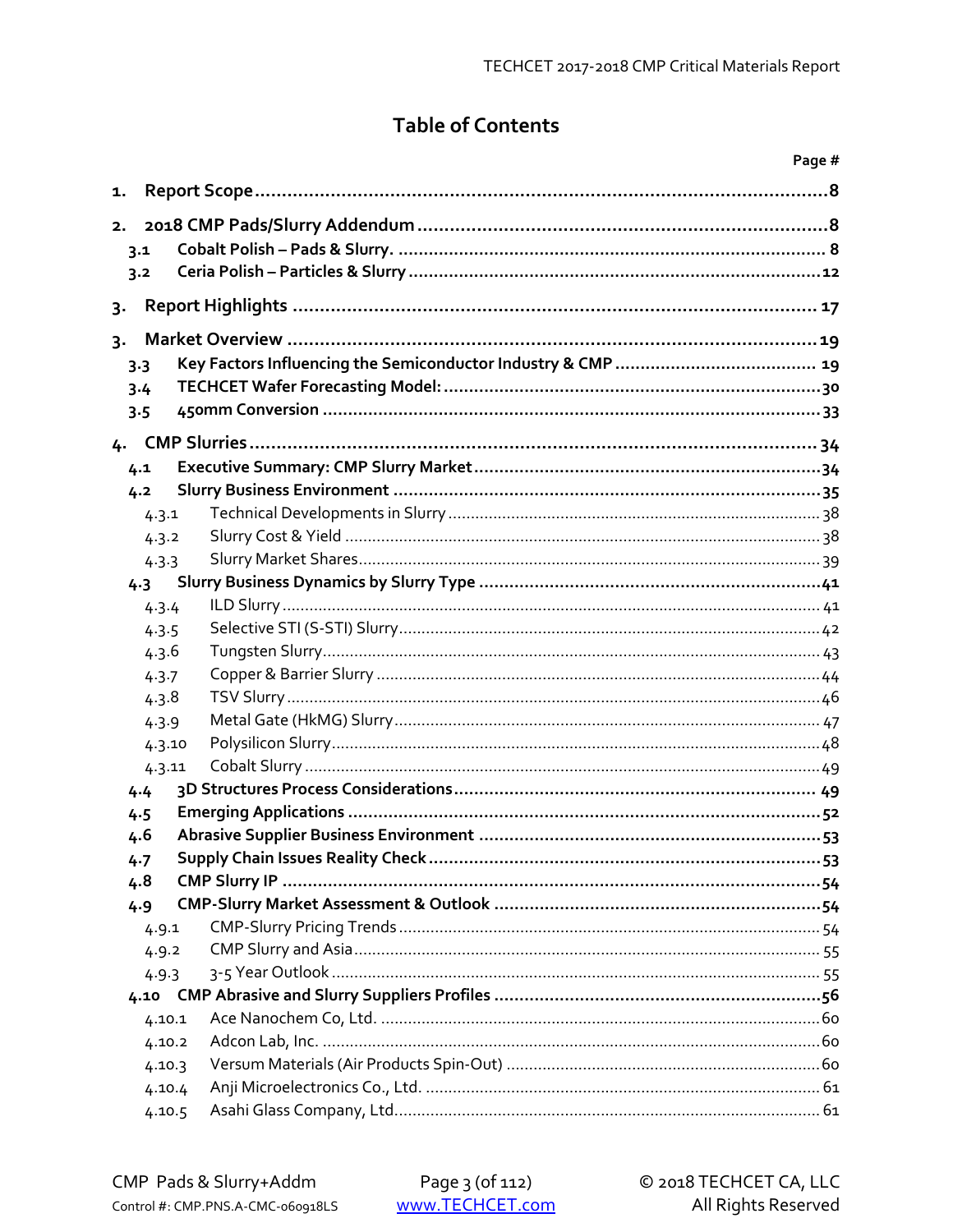| 4.10.6  |  |  |  |  |  |
|---------|--|--|--|--|--|
| 4.10.7  |  |  |  |  |  |
| 4.10.8  |  |  |  |  |  |
| 4.10.9  |  |  |  |  |  |
| 4.10.10 |  |  |  |  |  |
| 4.10.11 |  |  |  |  |  |
| 4.10.12 |  |  |  |  |  |
| 4.10.13 |  |  |  |  |  |
| 4.10.14 |  |  |  |  |  |
| 4.10.1  |  |  |  |  |  |
| 4.10.1  |  |  |  |  |  |
| 4.10.2  |  |  |  |  |  |
| 4.10.3  |  |  |  |  |  |
| 4.10.4  |  |  |  |  |  |
| 4.10.5  |  |  |  |  |  |
| 4.10.6  |  |  |  |  |  |
| 4.10.7  |  |  |  |  |  |
| 4.10.8  |  |  |  |  |  |
| 4.10.9  |  |  |  |  |  |
| 4.10.10 |  |  |  |  |  |
| 4.10.11 |  |  |  |  |  |
| 4.10.12 |  |  |  |  |  |
| 4.10.13 |  |  |  |  |  |
| 4.10.14 |  |  |  |  |  |
| 4.10.15 |  |  |  |  |  |
| 4.10.16 |  |  |  |  |  |
| 4.10.17 |  |  |  |  |  |
| 4.10.18 |  |  |  |  |  |
| 4.10.19 |  |  |  |  |  |
| 4.10.20 |  |  |  |  |  |
| 4.10.21 |  |  |  |  |  |
| 4.10.22 |  |  |  |  |  |
| 4.10.23 |  |  |  |  |  |
| 4.10.24 |  |  |  |  |  |
| 4.10.25 |  |  |  |  |  |
| 4.10.26 |  |  |  |  |  |
| 4.10.27 |  |  |  |  |  |
| 4.10.28 |  |  |  |  |  |
| 4.10.29 |  |  |  |  |  |
| 4.10.30 |  |  |  |  |  |
| 4.10.31 |  |  |  |  |  |
| 4.10.32 |  |  |  |  |  |
| 4.11    |  |  |  |  |  |
|         |  |  |  |  |  |
|         |  |  |  |  |  |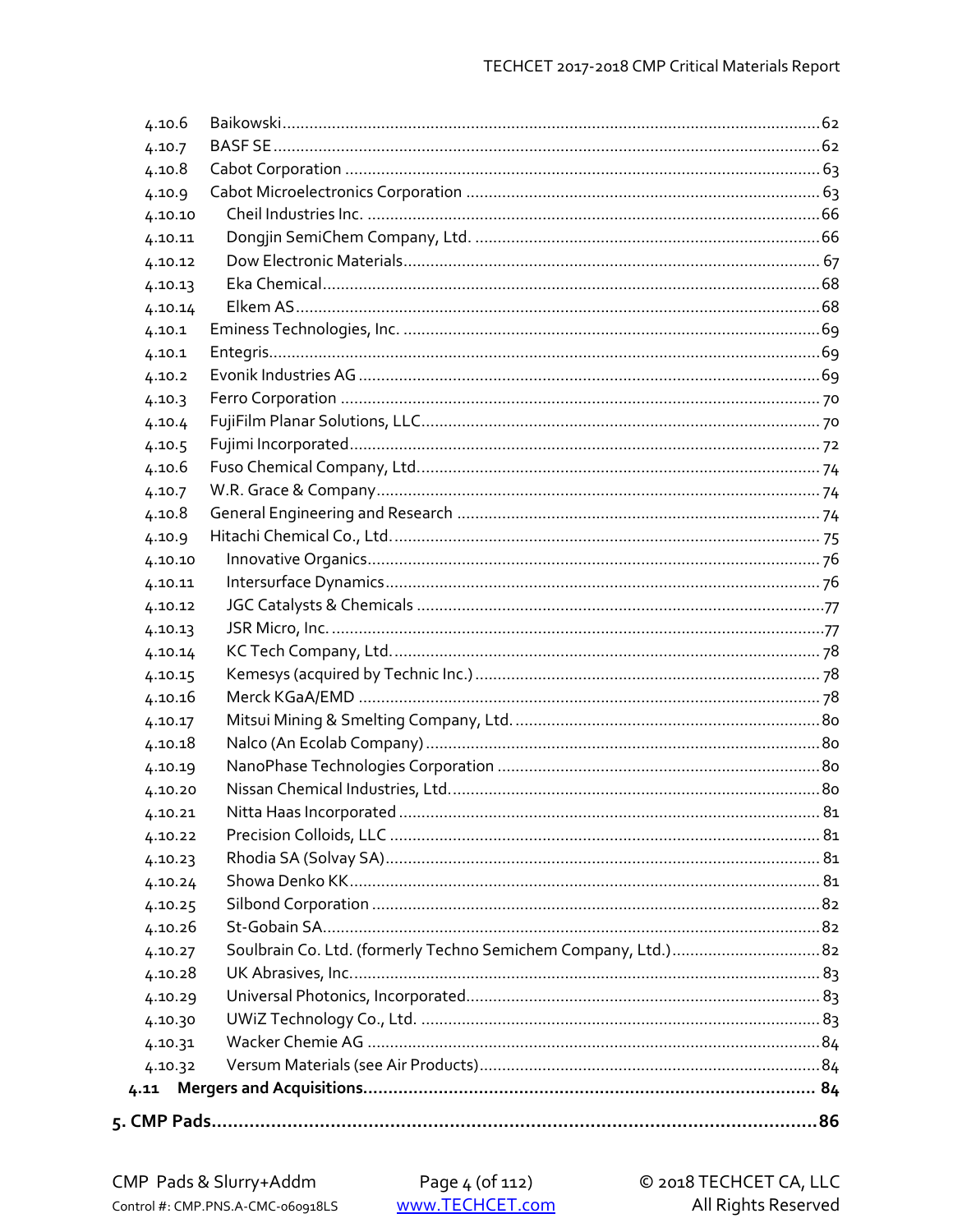| 5.1     |  |  |
|---------|--|--|
| 5.2     |  |  |
| 5.3     |  |  |
| 5.4     |  |  |
| 5.5     |  |  |
| 5.6     |  |  |
| 5.7     |  |  |
| 5.8     |  |  |
| 5.9     |  |  |
| 5.10    |  |  |
| 5.10.1  |  |  |
| 5.10.2  |  |  |
| 5.10.3  |  |  |
| 5.10.4  |  |  |
| 5.10.1  |  |  |
| 5.10.2  |  |  |
| 5.10.3  |  |  |
| 5.10.4  |  |  |
| 5.10.5  |  |  |
| 5.10.6  |  |  |
| 5.10.7  |  |  |
| 5.10.8  |  |  |
| 5.10.9  |  |  |
| 5.10.10 |  |  |
| 5.10.11 |  |  |
| 5.10.12 |  |  |
| 5.10.13 |  |  |
| 5.10.14 |  |  |
| 5.10.15 |  |  |
| 5.10.16 |  |  |
| 5.10.17 |  |  |
|         |  |  |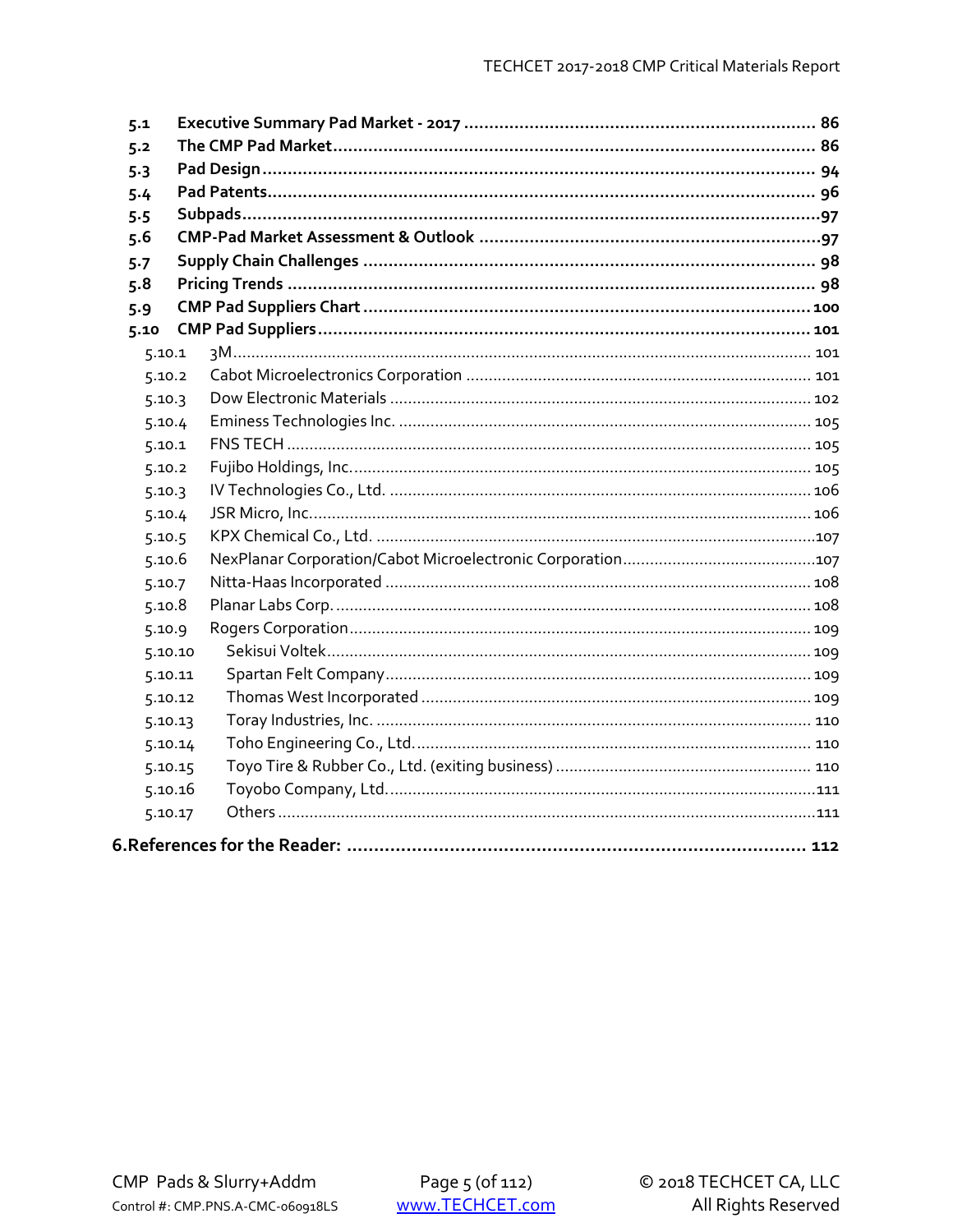# **List of Figures**

|                                                                                           | Page # |
|-------------------------------------------------------------------------------------------|--------|
|                                                                                           |        |
|                                                                                           |        |
|                                                                                           |        |
|                                                                                           |        |
|                                                                                           |        |
| Table 4: Ceria Slurry Volume and Revenue Forecast Estimates for 3DNAND 16                 |        |
| Figure 3.3: Global Semiconductor Device Market Revenues: source WSTS May 2017 19          |        |
|                                                                                           |        |
| Figure 3.3: Increasing Impact of Materials Innovation on Chip Performance (Source: Semico |        |
|                                                                                           |        |
| Figure 3.4: Number for CMP steps per Advanced Node (Source is Sematech Surface and        |        |
|                                                                                           |        |
|                                                                                           |        |
|                                                                                           |        |
|                                                                                           |        |
| Figure 3.8: Semiconductor Imports (source TECHCET China Briefing)  26                     |        |
|                                                                                           |        |
| Figure 3.10: TECHCET 2017 Annual Wafer Starts (200mm equivalents) Dec 2017  31            |        |
|                                                                                           |        |
|                                                                                           |        |
|                                                                                           |        |
|                                                                                           |        |
|                                                                                           |        |
|                                                                                           |        |
|                                                                                           |        |
|                                                                                           |        |
|                                                                                           |        |
|                                                                                           |        |
|                                                                                           |        |
|                                                                                           |        |
|                                                                                           |        |
|                                                                                           |        |
|                                                                                           |        |
| Figure 4.15: GE&R Nano-Contact Release Capsules (nano-CRC) for CMP Slurries75             |        |
|                                                                                           |        |
|                                                                                           |        |
|                                                                                           |        |
|                                                                                           |        |
|                                                                                           |        |
|                                                                                           |        |